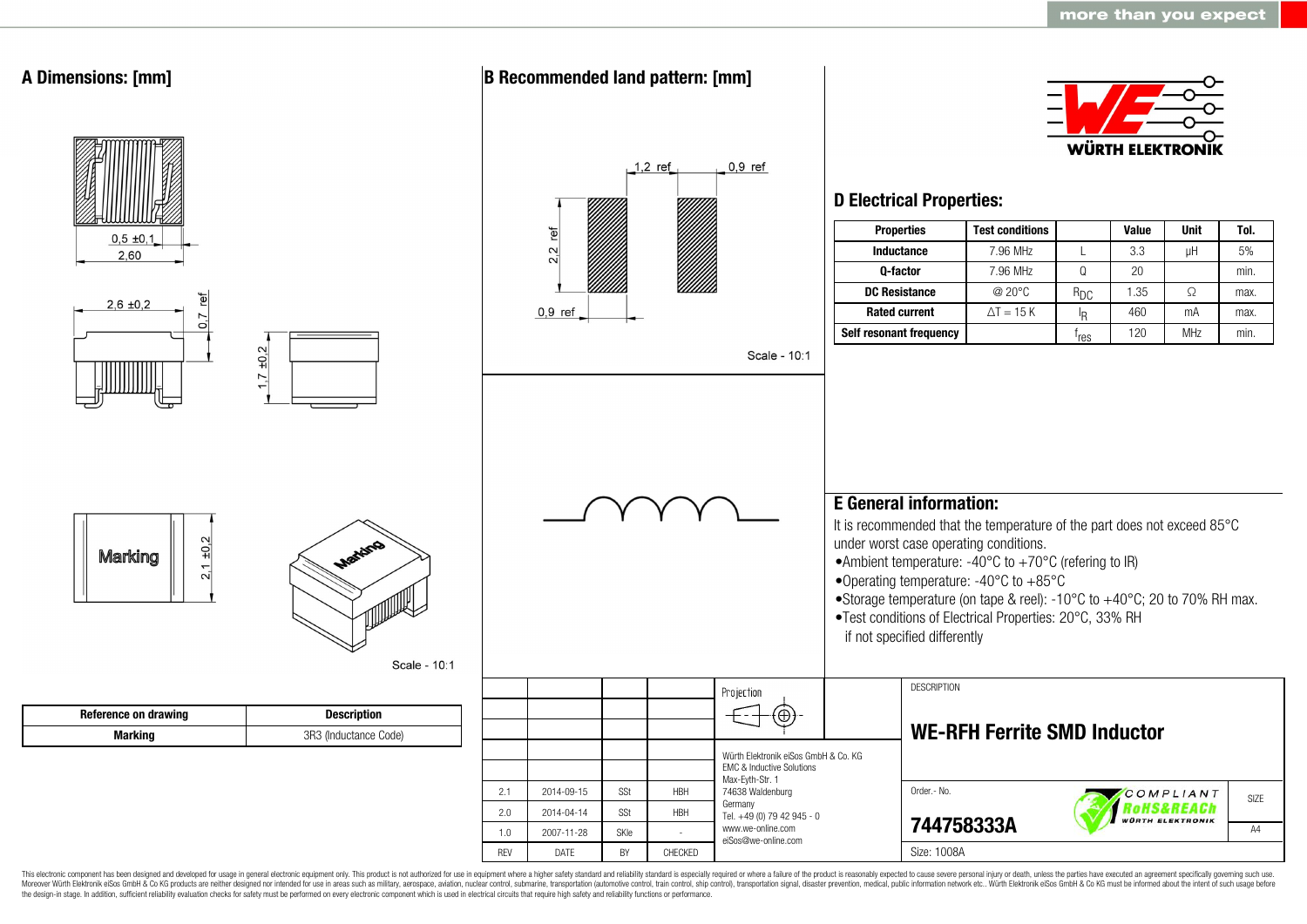

This electronic component has been designed and developed for usage in general electronic equipment only. This product is not authorized for use in equipment where a higher safety standard and reliability standard as espec Moreover Würth Elektronik eiSos GmbH & Co KG products are neither designed nor intended for use in areas such as military, aerospace, aviation, nuclear control, submarine, transportation (automotive control, ship control), the design-in stage. In addition, sufficient reliability evaluation checks for safety must be performed on every electronic component which is used in electrical circuits that require high safety and reliability functions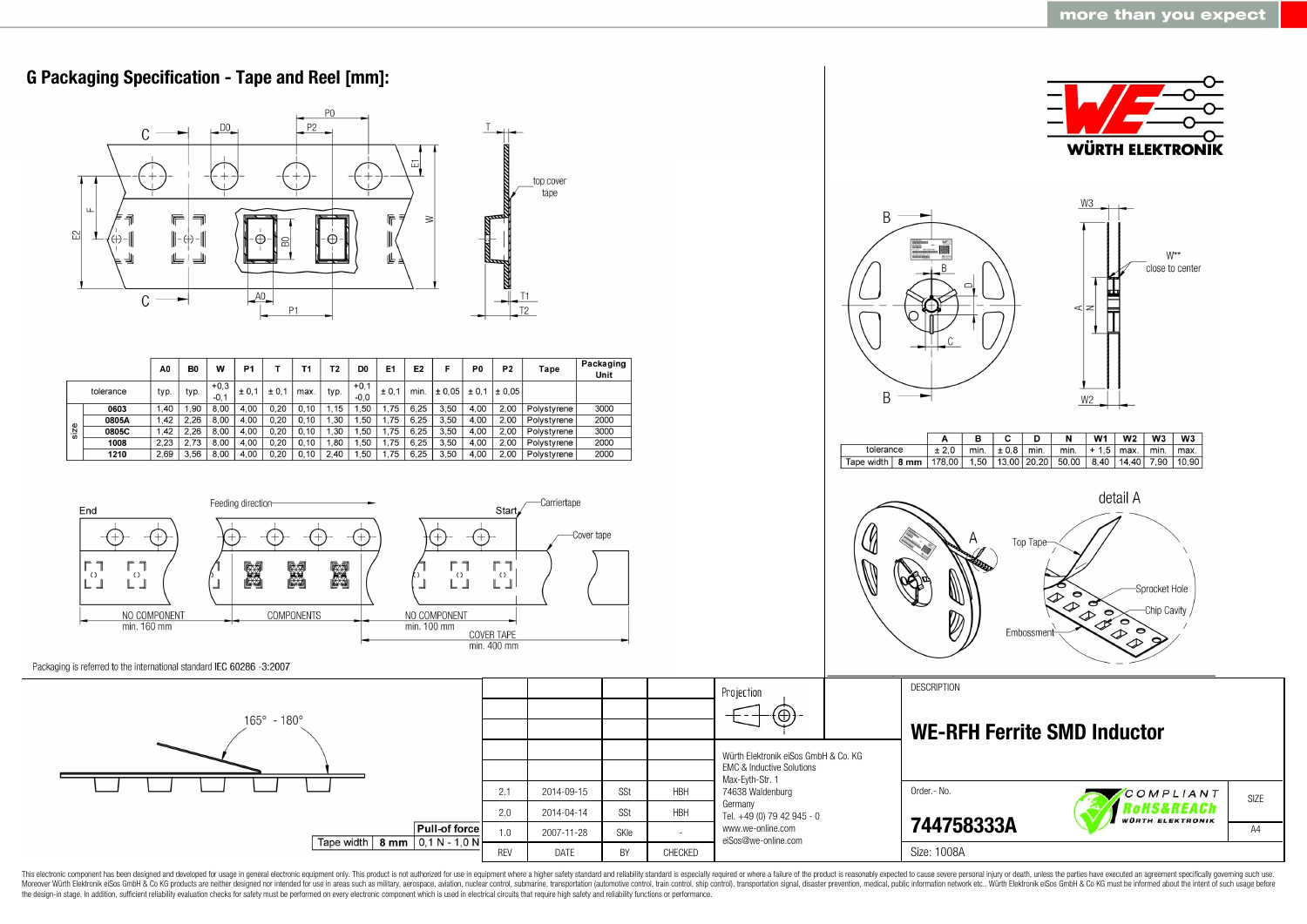# **H Soldering Specifications:**





# **H1: Classification Reflow Profile for SMT components: H2: Classification Reflow Profiles**

| <b>Profile Feature</b>                                                                                                                        | <b>Pb-Free Assembly</b>                             |
|-----------------------------------------------------------------------------------------------------------------------------------------------|-----------------------------------------------------|
| Preheat<br>- Temperature Min (T <sub>smin</sub> )<br>- Temperature Max (T <sub>Smax</sub> )<br>- Time $(t_s)$ from $(T_{smin}$ to $T_{smax})$ | $150^{\circ}$ C<br>$200\degree C$<br>60-120 seconds |
| Ramp-up rate $(T_1$ to $T_p$ )                                                                                                                | 3°C/ second max.                                    |
| Liquidous temperature $(T1)$<br>Time $(tl)$ maintained above T <sub>1</sub>                                                                   | $217^{\circ}$ C<br>60-150 seconds                   |
| Peak package body temperature $(Tp)$                                                                                                          | See Table H <sub>3</sub>                            |
| Time within 5°C of actual peak temperature $(t_n)$                                                                                            | 20-30 seconds                                       |
| Ramp-down rate ( $T_P$ to $T_I$ )                                                                                                             | $6^{\circ}$ C/ second max.                          |
| Time 25°C to peak temperature                                                                                                                 | 8 minutes max.                                      |

refer to IPC/JEDEC J-STD-020D

# **H3: Package Classification Reflow Temperature**

|                         | <b>Package Thickness</b> | Volume mm <sup>3</sup><br>$350$ | Volume mm <sup>3</sup><br>$350 - 2000$ | Volume mm <sup>3</sup><br>>2000 |
|-------------------------|--------------------------|---------------------------------|----------------------------------------|---------------------------------|
| <b>PB-Free Assembly</b> | $< 1.6$ mm               | $260^{\circ}$ C                 | $260^{\circ}$ C                        | $260^{\circ}$ C                 |
| <b>PB-Free Assembly</b> | $1.6 - 2.5$ mm           | $260^{\circ}$ C                 | $250^{\circ}$ C                        | $245^{\circ}$ C                 |
| <b>PB-Free Assembly</b> | $> 2.5$ mm               | $250^{\circ}$ C                 | $245^{\circ}$ C                        | $245^{\circ}$ C                 |

refer to IPC/JEDEC J-STD-020D

|            |            |      |            | Projection<br>$\Theta$ )                                                                                            |  | <b>DESCRIPTION</b><br><b>WE-RFH Ferrite SMD Inductor</b> |                                       |      |
|------------|------------|------|------------|---------------------------------------------------------------------------------------------------------------------|--|----------------------------------------------------------|---------------------------------------|------|
|            |            |      |            | Würth Elektronik eiSos GmbH & Co. KG<br><b>EMC &amp; Inductive Solutions</b><br>Max-Eyth-Str. 1<br>74638 Waldenburg |  |                                                          |                                       |      |
| 2.1        | 2014-09-15 | SSt  | <b>HBH</b> |                                                                                                                     |  | Order .- No.                                             | COMPLIANT                             | SIZE |
| 2.0        | 2014-04-14 | SSt  | <b>HBH</b> | Germany<br>Tel. +49 (0) 79 42 945 - 0                                                                               |  |                                                          | RoHS&REACh<br><b>WÜRTH ELEKTRONIK</b> |      |
| 1.0        | 2007-11-28 | SKIe |            | www.we-online.com<br>eiSos@we-online.com                                                                            |  | 744758333A                                               |                                       | AA   |
| <b>RFV</b> | DATE       | BY   | CHECKED    |                                                                                                                     |  | Size: 1008A                                              |                                       |      |

This electronic component has been designed and developed for usage in general electronic equipment only. This product is not authorized for use in equipment where a higher safety standard and reliability standard is espec Moreover Würth Elektronik eiSos GmbH & Co KG products are neither designed nor intended for use in areas such as military, aerospace, aviation, nuclear control, submarine, transportation (automotive control), stain control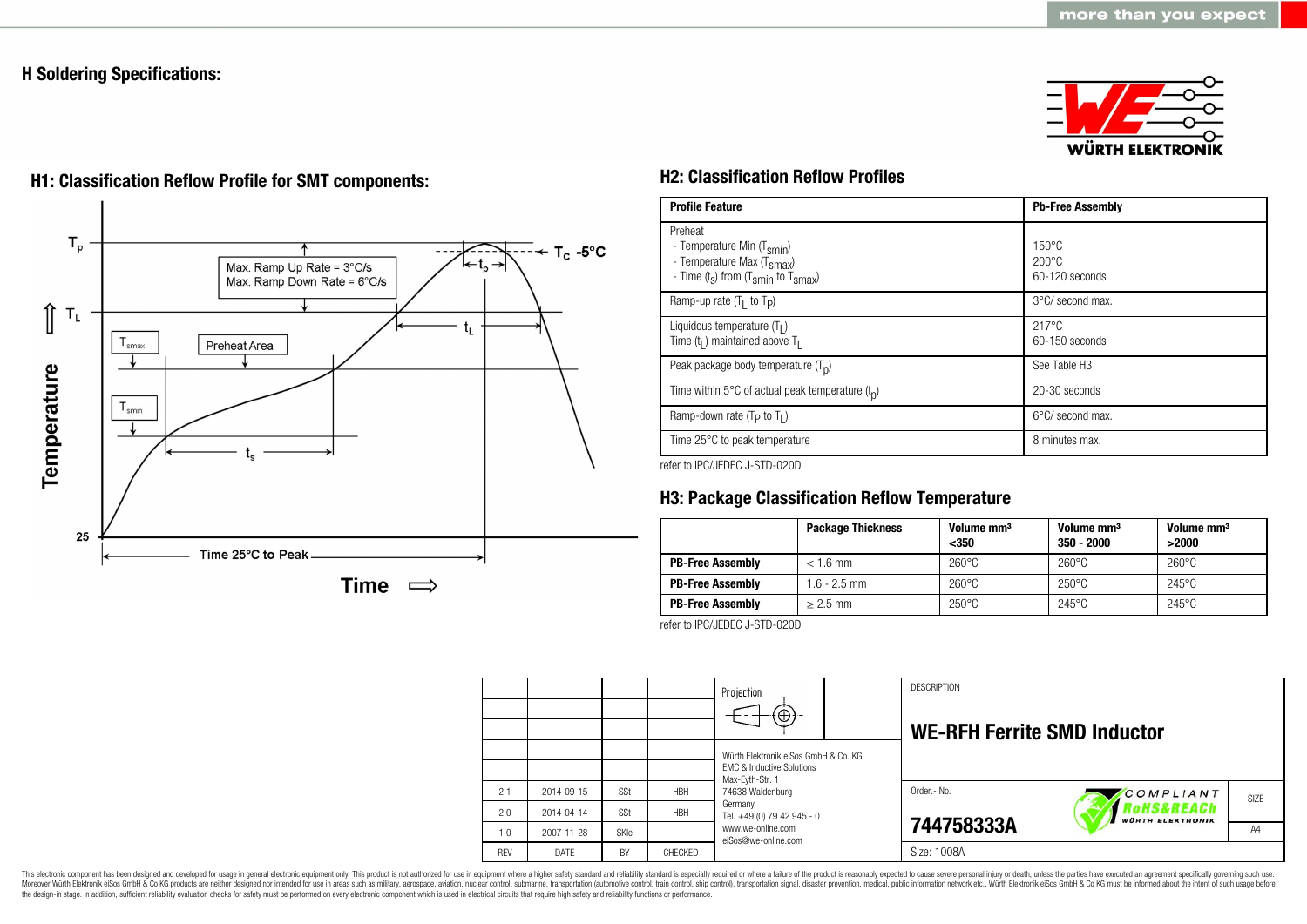# **I Cautions and Warnings:**

## **The following conditions apply to all goods within the product series of WE-RFH of Würth Elektronik eiSos GmbH & Co. KG:**

## **General:**

All recommendations according to the general technical specifications of the data sheet have to be complied with.

The usage and operation of the product within ambient conditions, which probably alloy or harm the wire isolation, has to be avoided.

If the product is potted in customer applications, the potting material might shrink during and after hardening. The product is exposed to the pressure of the potting material with the effect that the core, wire and termination is possibly damaged by this pressure and so the electrical as well as the mechanical characteristics are endangered to be affected. After the potting material is cured, the core, wire and termination of the product have to be checked if any reduced electrical or mechanical functions or destructions have occurred.

The responsibility for the applicability of customer specific products and use in a particular customer design is always within the authority of the customer. All technical specifications for standard products do also apply to customer specific products.

Cleaning agents that are used to clean the customer application might damage or change the characteristics of the component, body, pins or termination.

Direct mechanical impact to the product shall be prevented as the core material could flake or in the worst case it could break.

## **Product specific:**

Follow all instructions mentioned in the data sheet, especially:

- •The soldering profile has to be complied with according to the technical reflow soldering specification, otherwise this will void the warranty.
- •All products shall be used before the end of the period of 12 months based on the product date code, if not a 100% solderability can´t be ensured.
- •Violation of the technical product specifications such as exceeding the nominal rated current will void the warranty.

The general and product specific cautions comply with the state of the scientific and technical knowledge and are believed to be accurate and reliable; however, no responsibility is assumed for inaccuracies or incompleteness.



|            |            |             |            | Projection                                                                   |  | <b>DESCRIPTION</b>                 |                                                  |                   |
|------------|------------|-------------|------------|------------------------------------------------------------------------------|--|------------------------------------|--------------------------------------------------|-------------------|
|            |            |             |            | $\textcircled{\scriptsize\textcircled{\scriptsize\textcirc}}$                |  | <b>WE-RFH Ferrite SMD Inductor</b> |                                                  |                   |
|            |            |             |            | Würth Elektronik eiSos GmbH & Co. KG<br><b>EMC &amp; Inductive Solutions</b> |  |                                    |                                                  |                   |
| 2.1        | 2014-09-15 | SSt         | <b>HBH</b> | Max-Evth-Str. 1<br>74638 Waldenburg                                          |  | Order.- No.                        | COMPLIANT                                        | SI <sub>7</sub> F |
| 2.0        | 2014-04-14 | SSt         | <b>HBH</b> | Germany<br>Tel. +49 (0) 79 42 945 - 0                                        |  |                                    | <b>'oHS&amp;REACh</b><br><b>WÜRTH ELEKTRONIK</b> |                   |
| 1.0        | 2007-11-28 | <b>SKIe</b> |            | www.we-online.com<br>eiSos@we-online.com                                     |  | 744758333A                         |                                                  | A4                |
| <b>REV</b> | DATE       | BY          | CHECKED    |                                                                              |  | Size: 1008A                        |                                                  |                   |

This electronic component has been designed and developed for usage in general electronic equipment only. This product is not authorized for use in equipment where a higher safety standard and reliability standard is espec Moreover Würth Elektronik eiSos GmbH & Co KG products are neither designed nor intended for use in areas such as military, aerospace, aviation, nuclear control, submarine, transportation (automotive control), tain control) the design-in stage. In addition, sufficient reliability evaluation checks for safety must be performed on every electronic component which is used in electrical circuits that require high safety and reliability functions